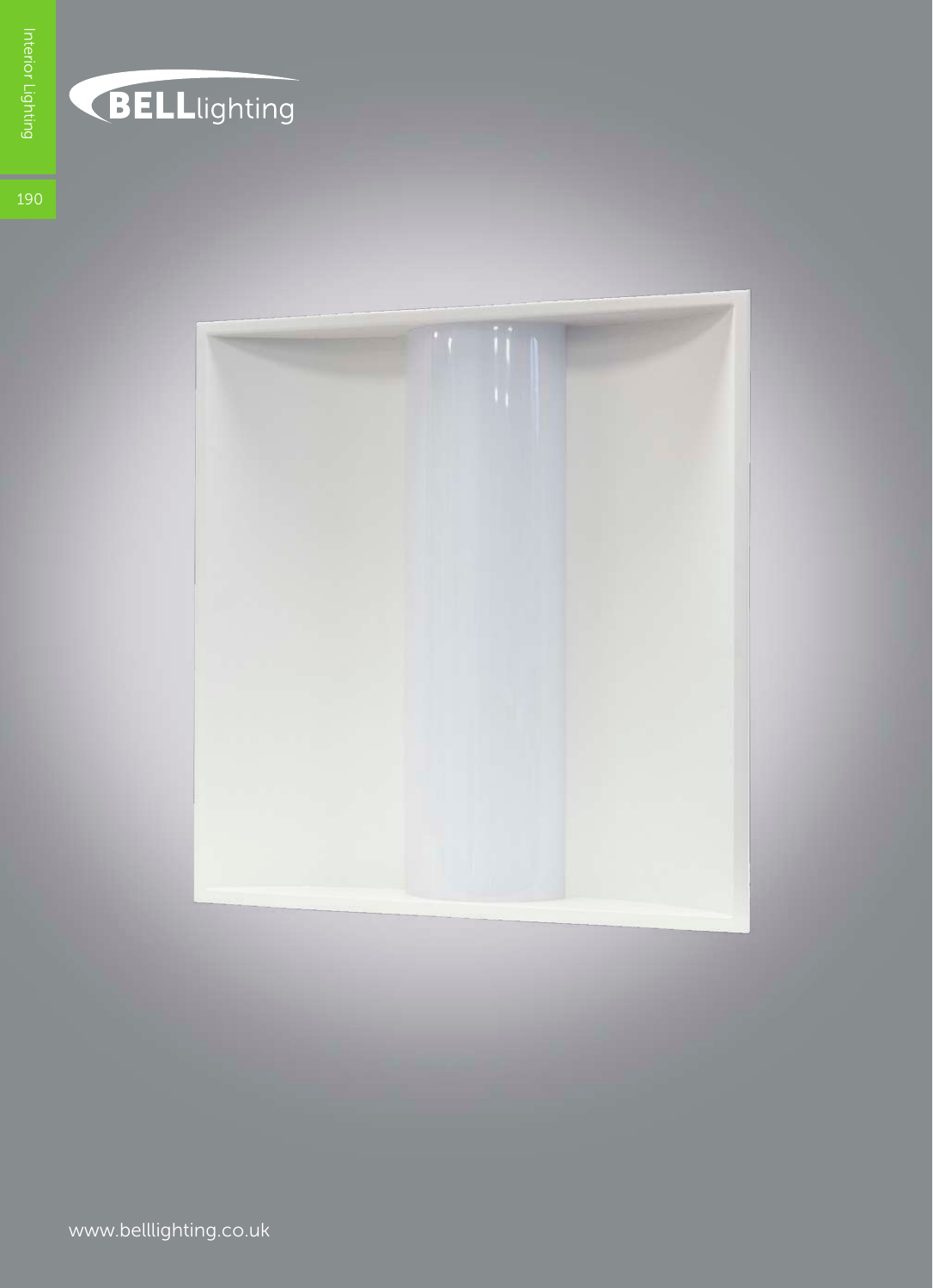191



## Troffer LED CCT Panel

The Arial Troffer gives a unique twist on a standard LED Panel. The contemporary design and aesthetic light distribution works well in areas that want something unique and different to the standard familiar panel we have all become accustomed to. With 115 lumens per watt and colour selectable as standard.

- High efficiency
- Aesthetic light distribution
- Contemporary design
- TPa
- Professional LED Panel
- 0-10V Dimming or DALI Dimming options available
- White finish
- Innovative fixed connector
- Emergency panels with 5 year battery guarantee available



LMR80: Maximum 20% of lumen depreciation over rated hours. B10: Maximum 10% of fittings failure rate over rated hours



Selectable Colour Temperature



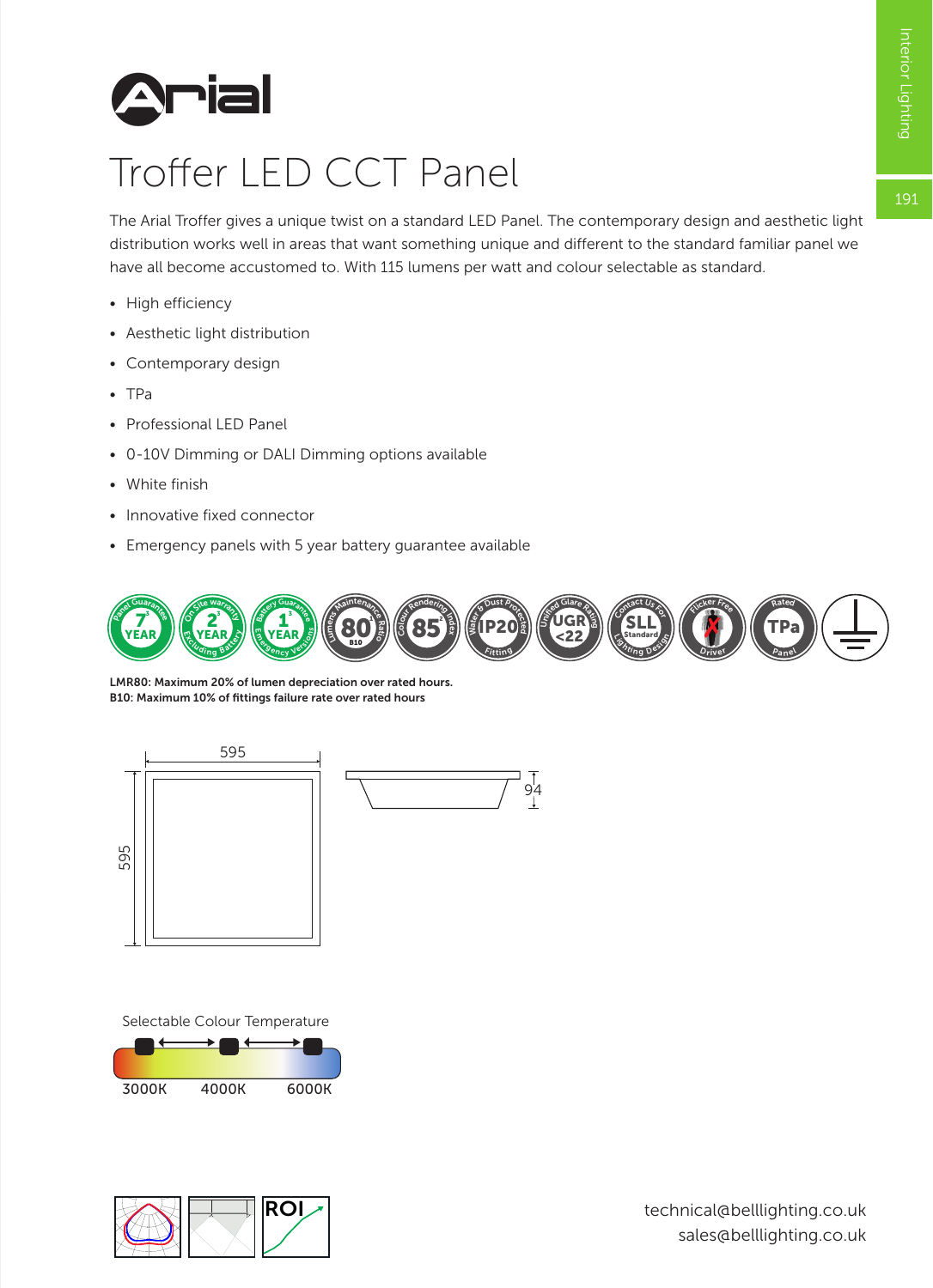

| <b>Technical Specification</b>     |                                                              |
|------------------------------------|--------------------------------------------------------------|
| Construction                       | Steel + Polycarbonate                                        |
| Driver                             | <b>BELL</b>                                                  |
| LED Chip                           | Philips                                                      |
| IP Rating                          | <b>IP20</b>                                                  |
| Operating Temp                     | $0^{\circ}$ C to +35 $^{\circ}$ C                            |
| Input Voltage                      | $220 - 240V$                                                 |
| Power Factor                       | > 0.9                                                        |
| <b>CRI</b>                         | 85 - Exceeds EU standard of Ra 80 for Colour Rendering Index |
| <b>LMR</b>                         | 80 - Exceeds EU standard of 70 for Lumens Maintenance Ratio  |
| L1A / L1B / L2A / L2B<br>Compliant | Yes                                                          |
| <b>Emergency Battery Type</b>      | NiCd 1 Year Emergency / LiFePO4 5 Year Emergency             |

| Code  | W  | Description                                                     | Lm/W | Lm   | Temp      | Finish | Hours |
|-------|----|-----------------------------------------------------------------|------|------|-----------|--------|-------|
| 10120 | 36 | Arial Troffer CCT LED Panel -<br>600x600mm, White               | 115  | 3800 | 3/4/6000K | White  | 50000 |
| 10121 | 36 | Arial Troffer CCT LED Panel -<br>600x600mm, Emergency,<br>White | 115  | 3800 | 3/4/6000K | White  | 50000 |
| 10125 | 36 | Arial Troffer CCT LED Panel -<br>600x600mm, White, 0-10V Dim    | 115  | 3800 | 3/4/6000K | White  | 50000 |
| 10122 | 36 | Arial Troffer CCT LED Panel -<br>600x600mm, White, Dali Dim     | 115  | 3800 | 3/4/6000K | White  | 50000 |

Available on request:

• Emergency panels with 5 year battery guarantee

• Emergency 0-10V Dim

• Emergency Dali Dim

For further information call 01924 893380 or email sales@belllighting.co.uk

Emergency versions must be tested in line with the requirements of BS5266, failure to do so may effect battery life and warranty.

1 Exceeds EU standard of 70 for Lumens Maintenance Ratio

2 Exceeds EU standard of RA 80 for Colour Rendering Index <sup>3</sup> Subject to terms & conditions (Contact Customer Service)

192